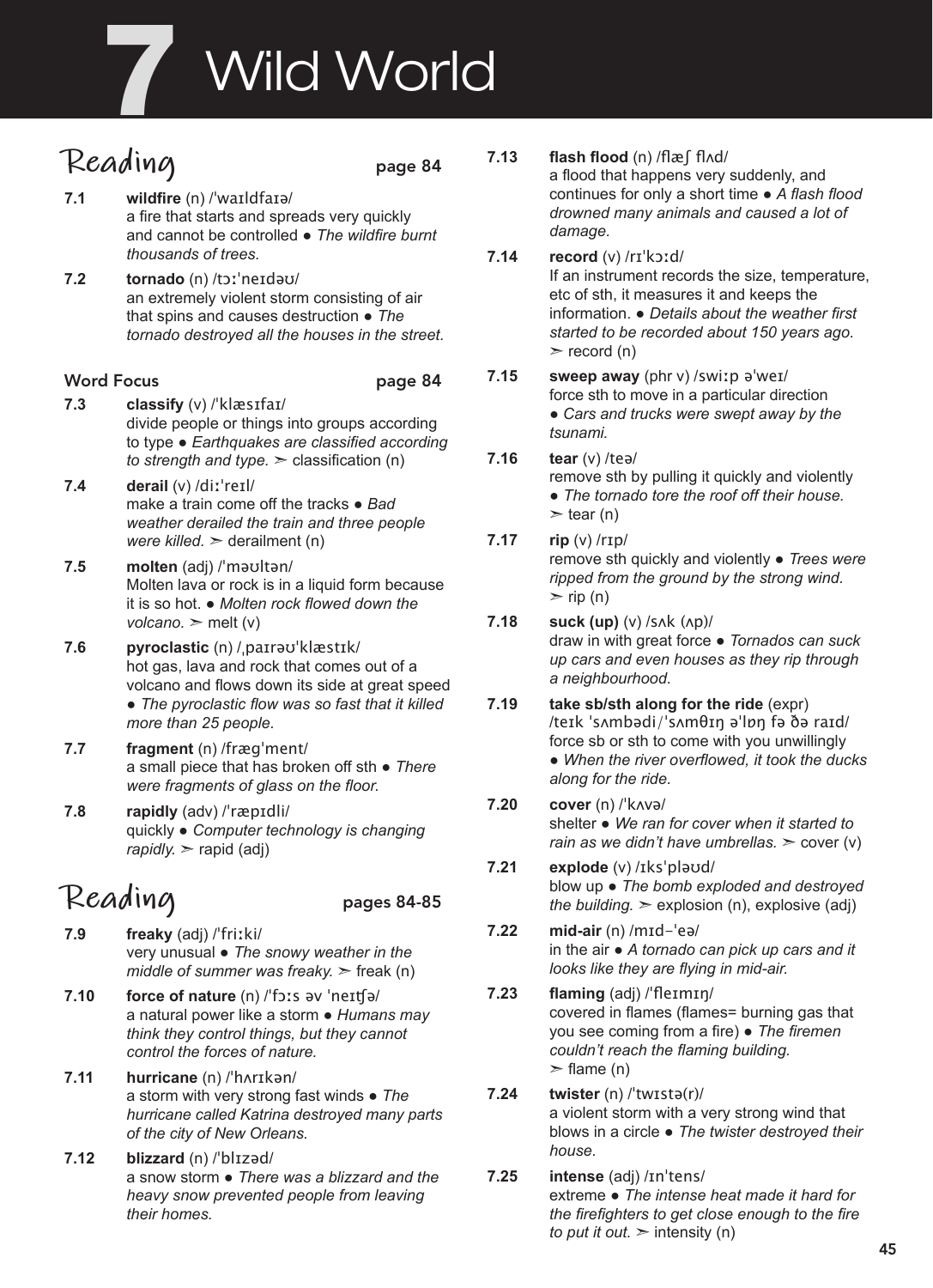- **7.26 spin** (v) /spɪn/ turn around in circles very quickly ● *Tornados spin very fast and also move across land very fast.*
- **7.27 whirl** (n) /wɜːl/ the shape of sth that is spinnning ● *The fire whirl went spinning through a field and burnt the crops.*  $>$  whirl (v)
- **7.28 storey** (n) /ˈstɔːri/ floor; one level in a building ● *My dad's office is in a four-storey building.*
- **7.29 hailstorm** (n) /ˈheɪlstɔːm/ a storm in which frozen rain drops fall as balls of ice ● *Hailstorms often ruin fruit crops because the ice damages the trees.*
- **7.30 chunk** (n) /ʧʌŋk/ a large piece ● *Chunks of ice are falling off glaciers as the temperature of our planet rises.*
- **7.31 deadly** (adj) /ˈdedli/ which can kill ● *The deadly hurricane killed thousands of people.*  $\geq$  die (v), death (n), dead (adj)
- **7.32 hail** (n) /heɪl/ frozen raindrops which fall as balls of ice ● *Hail fell on his car and broke the windscreen.*   $>$  hail (v)
- **7.33 raindrop** (n) /ˈreɪndrɒp/ a single drop of rain ● *We realised we were going to get wet when raindrops started to fall from the sky.*
- **7.34 speck** (n) /spek/ a tiny spot; a very small amount of sth ● *Earth seems like a tiny speck in the universe.*
- **7.35 bounce** (v) /baʊns/ If an object bounces, it immediately moves away from a surface after hitting it. ● *It was raining so hard the water was bouncing off the*   $road.$   $\gt$  bounce (n)
- **7.36 erupt** (v) /ɪˈrʌpt/ If a volcano erupts, it sends fire, smoke and rocks into the sky. ● *People had to leave their homes when the volcano erupted.*   $\ge$  eruption (n)
- **7.37 glowing** (adj) /ˈgləʊɪŋ/ producing a soft light because it is so hot ● *The glowing molten rock moved slowly down the mountain.*  $\ge$  glow (v, n)
- **7.38 path** (n) /pɑːθ/ the direction that sb or sth moves in ● *The tornado destroyed everything in its path.*
- **7.39 typically** (adv) /ˈtɪpɪkli/ most usually ● *People from Mediterranean countries typically have dark eyes and dark hair.*  $\triangleright$  typical (adj)
- **7.40 knock down** (phr v) /nɒk daʊn/ make sth fall over ● *The strong wind knocked down all the trees in its path.*
- **7.41 victim** (n) /ˈvɪktɪm/ sb who is hurt or killed ● *The victims of the train accident were taken to hospital.*
- **7.42 breathe in** (phr v) /briːð ɪn/ take air into your lungs through your mouth or nose ● *Now breathe in and try to hold your breath for ten seconds.* ✎ Opp: breathe out
- **7.43 ash** (n) /æʃ/ soft grey powder that remains after sth has burnt ● *Black ash covered the sun when the volcano erupted.*
- **7.44 destructive** (adj) /dɪsˈtrʌktɪv/ causing damage ● *Australia suffers from hundreds of destructive wildfires ever year.*   $\ge$  destroy (v), destruction (n)
- **7.45 stream** (n) /striːm/ a continuous flow of liquid or gas ● *A stream of smoke rose from the burning building.*
- **7.46 accompany** (v) /əˈkʌmpəni/ happen at the same time as sth else ● *The heavy rain was accompanied by a strong wind.*
- **7.47 thunder** (n) /ˈθʌndə/ the loud noise heard during a storm after a flash of lightning ● *The children covered their ears because they were afraid of the thunder.*
- **7.48 lightning** (n) /ˈlaɪtnɪŋ/

a flash of light in a storm ● *You always see lightning before you hear thunder as light travels faster than sound.*

### Dangerous weather

blizzard flash flood hailstorm hurricane lightning thunder tornado

### **Vocabulary** page 86

- **7.49 famine** (n) /ˈfæmɪn/ a period when there is no food and people die of hunger ● *The charity sent food to help those affected by famine.*
- **7.50 landslide** (n) /ˈlændslaɪd/ when rocks and earth fall down off the side of a mountain ● *The rain caused a landslide and rocks blocked the road for weeks.*
- **7.51 tidal wave** (n) /ˈtaɪdl weɪv/ a very large wave often caused by an earthquake at sea; a tsunami ● *A tidal wave can be many metres high and is destructive.*
- **7.52 peak** (n) /piːk/ the top of a mountain ● *You cannot see the peak of the mountain as it is always covered by clouds.*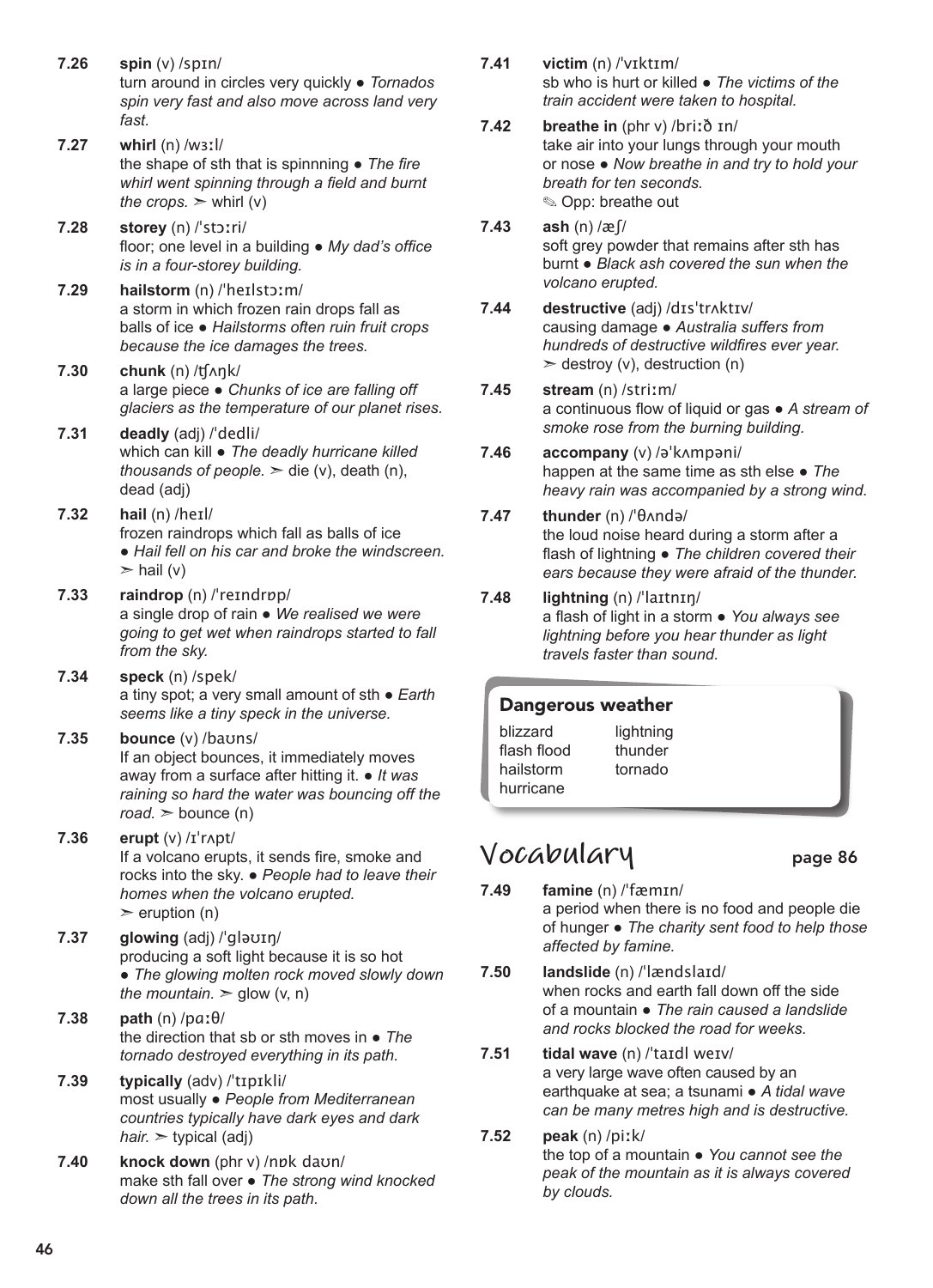- **7.53 Richter scale** (n) /ˈrɪktə skeɪl/ a system used for measuring how powerful an earthquake is ● *The earthquake measured 3.5 on the Richter scale and didn't cause any damage to buildings.*
- **7.54 intensity** (n) /ɪnˈtensɪti/ power, strength ● *The intensity of the storm caused a lot of damage.* ➣ intense (adj), intensely (adv)
- **7.55 fault line** (n) /fɔːlt laɪn/ a large crack in the rocks that form the Earth's surface ● *The enormous fault line in California is called the San Andreas Fault.*

**7.56 magnitude** (n) /ˈmægnɪtjuːd/ large size or extent of sth ● *They were shocked by the magnitude of the wave that swept over the wall.* 

- **7.57 width** (n) /wɪtθ/ the distance from one side of sth to the other side ● *The tornado was the width of a street*  and the height of a tall building.  $\geq$  widen (v), wide (adj)
- **7.58 aftershock** (n) /ˈɑːftəʃɒk/ small earthquake after a large one ● *There were many aftershocks after the big earthquake.*
- **7.59 casualty** (n) /ˈkæʒʊlti/ sb who is hurt or killed in an accident or war ● *There was a powerful earthquake and there were thousands of casualties.*
- **7.60 crust** (n) /krʌst/ the outer layer of the Earth ● *The rock under the earth's crust is molten because of the intense heat.*
- **7.61 play havoc** (expr) /pleɪ ˈhævək/ create a very confusing and possibly dangerous situation ● *The storm played havoc and hundreds of trees were blown over.*
- **7.62 ranger** (n) /ˈreɪnʤə/ sb who looks after forests ● *Many people volunteer to be forest rangers in the summer to help prevent fires.*
- **7.63 wreck** (v) /rek/ destroy ● *Natural disasters can wreck people's lives by leaving them homeless.*
- **7.64 be on guard** (expr) /biː ɒn gɑːd/ be ready to protect sb or sth ● *Firefighters are always on guard so they can reach a fire quickly.*
- **7.65 plate** (n) /pleɪt/ one of the large sheets of rock that form the surface of the Earth ● *Earthquakes take place where two plates meet.*
- **7.66 the authorities** (pl n) /ðiː ɔːˈθɒrɪtɪz/ the people in charge of a particular country or area ● *The authorities told residents that they had to leave the area.*
- **7.67 issue** (v) /ˈɪʃuː/ give (e.g. an order or warning) ● *Governments issue warnings in times of danger in order to save lives.*
- **7.68 evacuate** (v) /ɪˈvækjʊeɪt/ send sb away from a dangerous place ● *Many children were evacuated from London to the countryside during the Second World War.*   $\ge$  evacuation (n)

### **Grammar** page 87

- **7.69 inhabitant** (n) /ɪnˈhæbɪtənt/ sb who lives in a particular place ● *This island two thousand inhabitants.* ➣ inhabit (v)
- **7.70 global warming** (n) /ˈgləʊbl ˈwɔːmɪŋ/ an increase in world temperatures caused by increased amounts of carbon dioxide in the atmosphere ● *Global warming is causing the ice at the poles to melt.*

# **Listening** page 88

- **7.71 mammoth** (n) /ˈmæməθ/ an animal like an elephant with hair, now extinct ● *Mammoths were large animals that existed a long time ago.*
- **7.72 preserve** (v) /prɪˈzɜːv/ save sth from being destroyed ● *The body of the animal was preserved in the ice.*   $\triangleright$  preservation (n)
- **7.73 tusk** (n) /tʌsk/ one of the two long pointed teeth that come out of the mouth of some animals ● *It is illegal to kill elephants for their tusks, but hunters still do it.*
- **7.74 carcass** (n) /ˈkɑːkəs/ the body of dead animal ● *There was a carcass of a rabbit on the road. It must have been run over.*

# Speaking page 89

- **7.75 captivity** (n) /kæpˈtɪvɪti/ when an animal is kept in a cage and is not free in the wild ● *Some endangered species are raised in captivity so they don't become*   $extinct.$   $\ge$  capture (v), captive (n, adj)
- **7.76 interference** (n) /ɪntəˈfɪərəns/ getting involved in a situation where you are not wanted ● *Human interference has led to the extinction of many animals.*  $\geq$  interfere (v)
- **7.77 in the wild** (expr) /ɪn ðə waɪld/ in natural surroundings ● *There are only a few tigers still alive in the wild.*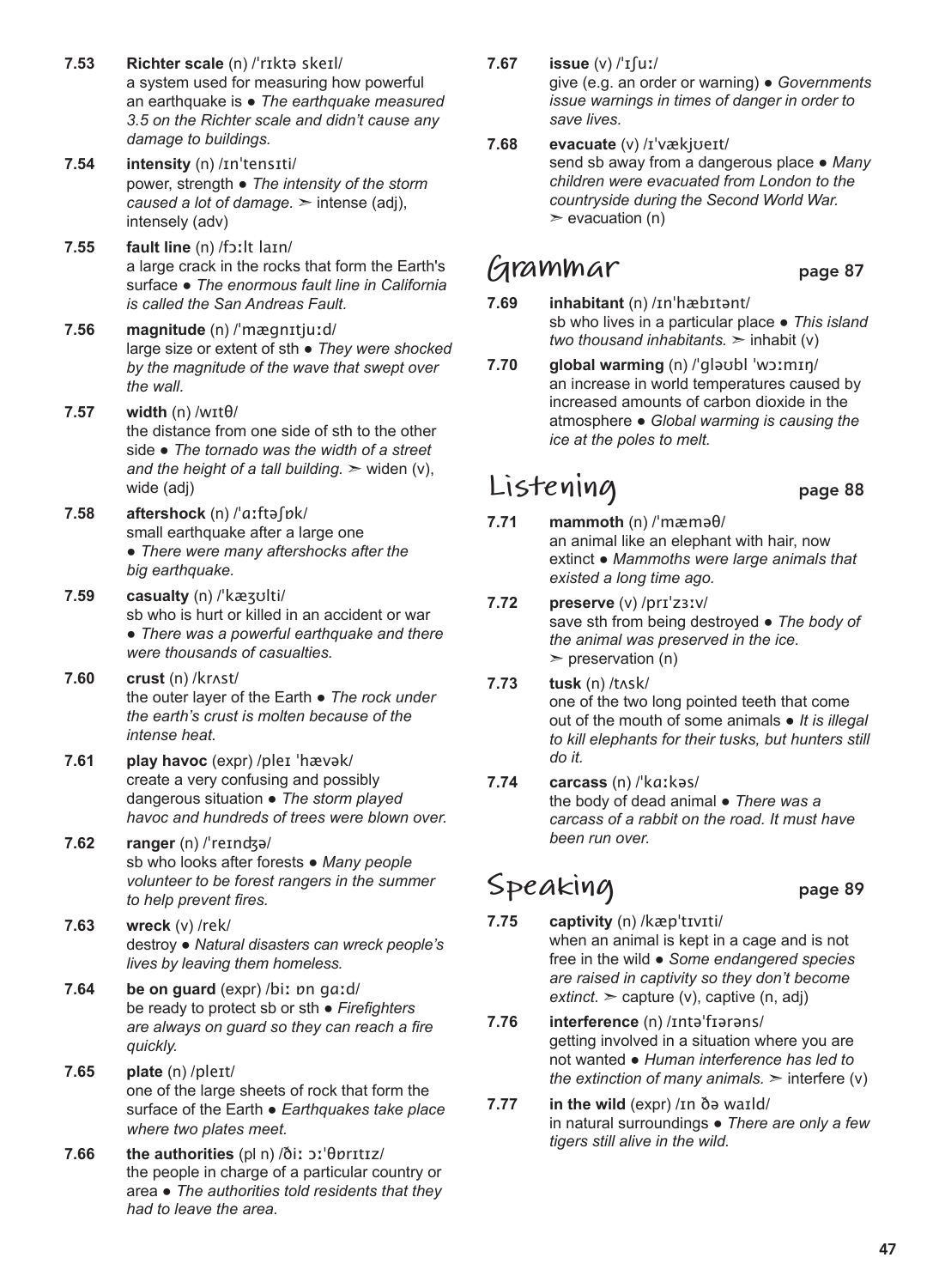## **Grammar** page 90

- **7.78 Pacific Ring of Fire** (n) /pəˈsɪfɪk rɪŋ əv faɪə/ area surrounding the Pacific Ocean where many earthquakes and volcanic eruptions happen ● *San Francisco is on the Pacific Ring of Fire and they often have earthquakes there.*
- **7.79 strike** (v) /straɪk/ When sth bad strikes, it happens suddenly and causes a person or place to suffer. ● *The earthquake struck at 3.17 am.*
- **7.80 relief** (n) /rɪˈliːf/ the good feeling you have when you stop worrying, hurting, etc ● *It was a relief to hear that they were safe!*  $>$  relieve (v)

## **Use your English** page 91

- **7.81 be in deep water** (expr) / biː ɪn diːp ˈwɔːtə/ be in big trouble ● *She was in deep water after she crashed her dad's car.*
- **7.82 a ray of sunshine** (expr) /ə reɪ əv ˈsʌnʃaɪn/ sb who is happy and makes others feel happy ● *Betty is a ray of sunshine and always cheers us up.*
- **7.83 as quick as lightning** (expr) /əz kwɪk əz ˈlaɪtnɪŋ/ very fast ● *His reaction was as quick as lightning.*
- **7.84 have (my) head in the clouds** (expr) /hæv (maɪ) hed ɪn ðə klaʊdz/ be unrealistic ● *She is not very sensible or practical. She has her head in the clouds.*
- **7.85 be down to earth** (expr) /biː daʊn tuː ɜːθ/ be practical and sensible ● *If you want sensible advice, ask Kate. She's very down to earth.*
- **7.86 throw caution to the wind** (expr) /ˈθrəʊ ˈkɔːʃn̩ tə ðə wɪnd/ do sth without worrying about the risk or negative results ● *I threw caution to the wind and jumped into the river.*
- **7.87 go down a storm** (expr) /ɡəʊ daʊn ə stɔːm/ be a big success ● *The film went down a storm in Hollywood.*
- **7.88 supervolcano** (n) /suːpəvɒlˈkeɪnəʊ/ a huge volcano that erupts at least 1,000 cubic kilometres of material (a large volcano erupts about one cubic kilometre) ● *I watched a documentary about the supervolcano in Yellowstone National Park.*
- **7.89 blast** (n) /blɑːst/ an explosion ● *The noise of the blast when the volcano erupted was terrifying.* ➣ blast (v)
- **7.90 devastating** (adj) /ˈdevəsteɪtɪŋ/ damaging sth badly ● *The devastating fire flattened the whole forest.*  $>$  devastate (v), devastation (n)
- **7.91 catastrophic** (adj) /kætəˈstrɒfɪk/ very bad indeed ● *The tsunami had catastrophic effects and destroyed all the coastal towns.* ➣ catastrophe (n)
- **7.92 differ (from)** (v) /dɪfə (frɒm)/ be different (from) ● *Supervolcanoes differ from volcanoes as they are much more catastrophic.* ➣ difference (n), different (adj)
- **7.93 cone** (n) /kəʊn/ a shape that is round at one end, has sloping sides and has a point at the other end ● *The clown's hat was cone-shaped and white.*
- **7.94 burst** (v) /bɜːst/ move or come from somewhere suddenly ● *She burst into the room.*
- **7.95 magma** (n) /ˈmæɡmə/ hot liquid rock found below the surface of the earth ● *Volcanoes erupt when magma rises to the Earth's surface.*
- **7.96 massive** (adj) /ˈmæsɪv/ enormous ● *The massive earthquake caused a tsunami which killed thousands of people.*  ✎ Opp: tiny
- **7.97 the clock is ticking** (expr) /ðə klɒk ɪz ˈtɪkɪŋ/ there isn't much time left ● *We must find a solution to global warming because the clock is ticking and temperatures are rising.*

#### **Writing: a story (2)** pages 92–93

- **7.98 make out** (phr v) /ˈmeɪk aʊt/ be able to see, hear or understand sth or sb ● *He spoke so quietly that I couldn't make out what he was saying.*
- **7.99 dock** (v) /dɒk/ If a ship docks, it sails into a dock so that it can unload. ● *The ferry docked at 6 am and we drove off the boat half an hour later.*   $\geq$  dock (n)
- **7.100 go ashore** (expr) /gəʊ əˈʃɔː/ go on land from the sea ● *We went ashore every time the cruise ship reached an island.*
- **7.101 stroll** (v) /strəʊl/ walk slowly in a relaxed way ● *After dinner they strolled around the town before returning to the hotel.*  $\ge$  stroll (n)
- **7.102 steam** (n) /stiːm/ vapour from hot water ● *Don't burn your hands on the steam coming from that hot saucepan.*
- **7.103 pour** (v) /pɔː/ If a liquid or smoke pours out of a place, it comes out in very large amounts. ● *There was a fire and smoke was pouring out of the kitchen window.*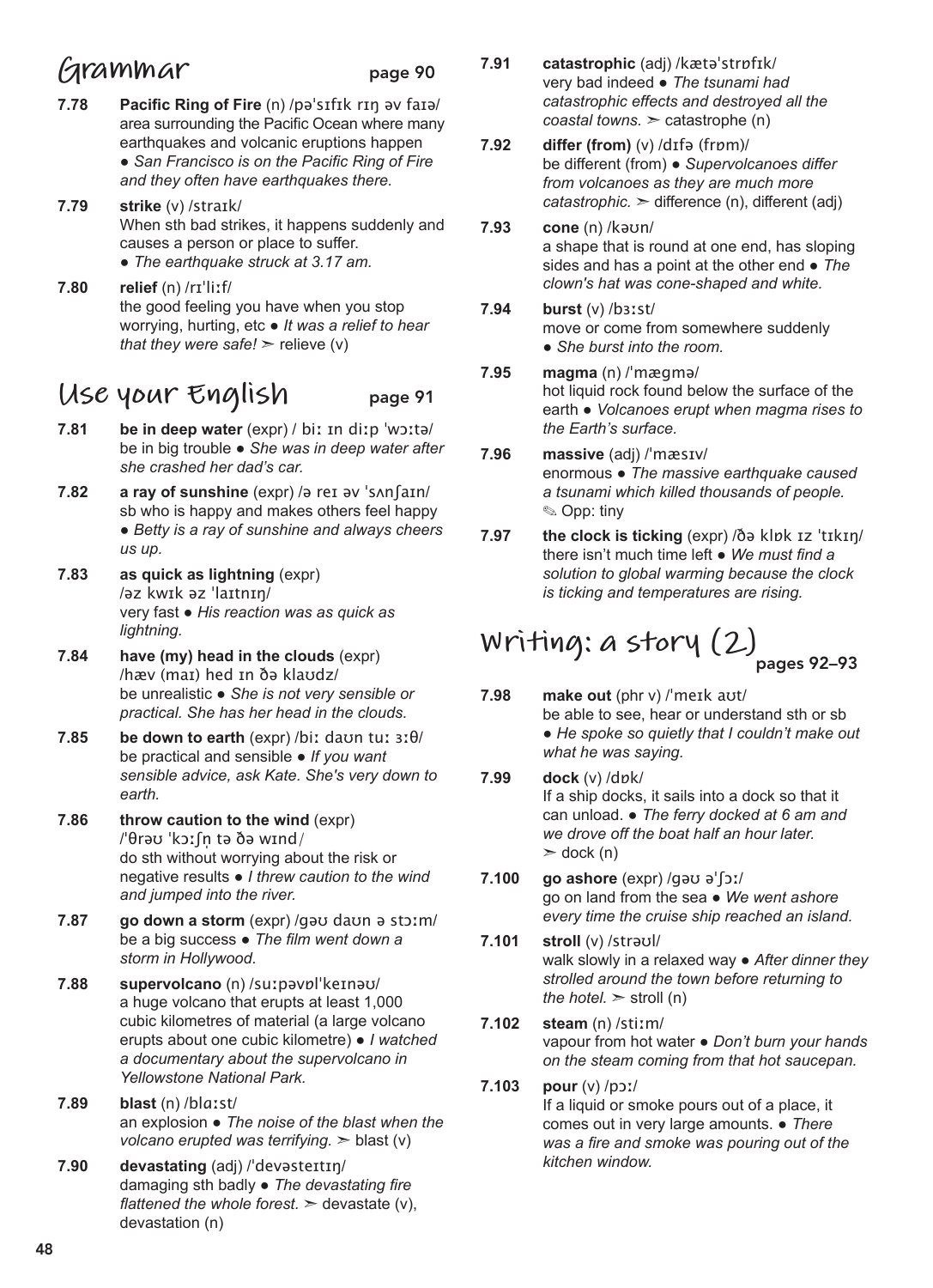**7.104 crack** (n) /kræk/ a narrow gap or a line on the surface of sth that is damaged ● *There were many cracks in the road after the earthquake.*  $\geq$  crack (v)

**7.105 glance (at)** (v) /glɑːns (æt)/ look at sb or sth quickly ● *I saw a red car go by when I glanced at the street.*  $\ge$  glance (n)

- **7.106 twist** (v) /twɪst/ turn around ● *He twisted in his seat to see who was behind him.* ➣ twist (n)
- **7.107 catch a glimpse** (expr) /kæʧ ə glɪmps/ see sb or sth for a moment only ● *We caught a glimpse of the dolphins in the sea, but they soon swam away.*
- **7.108 set** (v) /set/ When the sun sets, it moves down in the sky and disappears. ● *In the past when the sun set, people stayed indoors because they were afraid to go out in the dark.* ✎ Opp: rise
- **7.109 cliff** (n) /klɪf/ a high area of land next to the sea ● *The white cliffs on the south coast of England are a spectacular sight.*
- **7.110 catch sb's eye** (expr) /kæʧ ˈsʌmbədɪz aɪ/ attract sb's attention and make them look at sth ● *This article on blizzards caught my eye when I was looking through the magazine.*
- **7.111 gaze** (v) /ɡeɪz/ look at sth or sb for a long time ● *She gazed at him in surprise.*  $>$  gaze (n)
- **7.112 glare (at)** (v) /gleə (æt)/ look at sb angrily ● *She glared at him when he turned up for their date an hour late.*
- **7.113 notice** (v) /ˈnəʊtɪs/ see or pay attention to sb or sth ● *I didn't notice the sign on the wall.*
- **7.114 stare** (v) /steə(r)/ look at sth or sb for a long time without moving your eyes because you are surprised, angry or frightened ● *What's the matter? Why are you staring at me?* ➣ stare (n)
- **7.115 creep** (v) /kriːp/ move quietly, carefully and slowly ● *He crept down the stairs to the kitchen so nobody would hear him.*
- **7.116 limp** (v) /lɪmp/ walk with difficulty because one leg hurts ● *Ever since he hurt his ankle, he's been*   $limping.$   $\ge$   $limp (n)$ ,  $lame (adj)$
- **7.117 march** (v) /mɑːʧ/ walk with regular steps, like a soldier ● *The students marched in the parade on 28 October.* ➣ march (n)
- **7.118 skip** (v) /skɪp/ move with little jumps, like a happy child ● *The children skipped along the street on their way home from school.*  $>$  skip (n)

**7.119 wander** (v) /ˈwɒndə(r)/ walk around slowly, with no special plan ● *The lost boy was found wandering the streets.*

# **Video: Tornado Chase**

page 94

- **7.120 barometric pressure** (n) /bærəˈmetrɪk ˈpreʃə/ force of the air around the earth ● *The barometric pressure is high today so the weather will be fine.*
- **7.121 data** (n) /ˈdeɪtə/ information collected for analysis ● *We don't have enough data to make a prediction.*
- **7.122 forecast** (v) /ˈfɔːkɑːst/ predict ● *The weatherman forecast rain for today, but so far it is dry.*  $\ge$  forecast (n)
- **7.123 humidity** (n) /hjuːˈmɪdɪti/ the amount of water in the air ● *The humidity in the tropics is very high in the rainy season.*   $\triangleright$  humid (adj)
- **7.124 meteorologist** (n) /miːtɪəˈrɒləʤɪst/ sb who studies weather ● *The meteorologist studied the weather patterns and predicted that the next few days would be stormy.*   $\triangleright$  meteorology (n)
- **7.125 mission** (n) /ˈmɪʃn/ an important job that sb is given to do or work that sb feels they must do ● *Her mission in life was to help people in need.*
- **7.126 velocity** (n) /vɪˈlɒsɪti/ speed ● *The highest wind velocity recorded in this area was 200 km per hour.*
- **7.127 plain** (n) /pleɪn/ a large area of flat land ● *The crops on the plain died because there had been no rain for months.*
- **7.128 probe** (n) /prəʊb/ a device used to send back information from inside sth ● *The probe that the scientists sent into the cloud recorded useful data.*   $\triangleright$  probe (v)
- **7.129 attempt** (v) /əˈtempt/ try ● *They attempted to drive near the tornado, but it was so dangerous they had to leave.*   $\geq$  attempt (n)
- **7.130 functional** (adj) /ˈfʌŋkʃənl/ working correctly ● *He dropped the compass but it didn't break and is still functional.*   $\blacktriangleright$  function (v, n)
- **7.131 oncoming** (adj) /ˈɒnkʌmɪŋ/ moving towards you ● *When you drive in bad weather, turn on your lights so you can see oncoming traffic.*
- **7.132 visual** (adj) /ˈvɪʒʊəl/ which can be seen ● *Do you have a visual recording of the storm on your camcorder?*   $\triangleright$  vision (n)